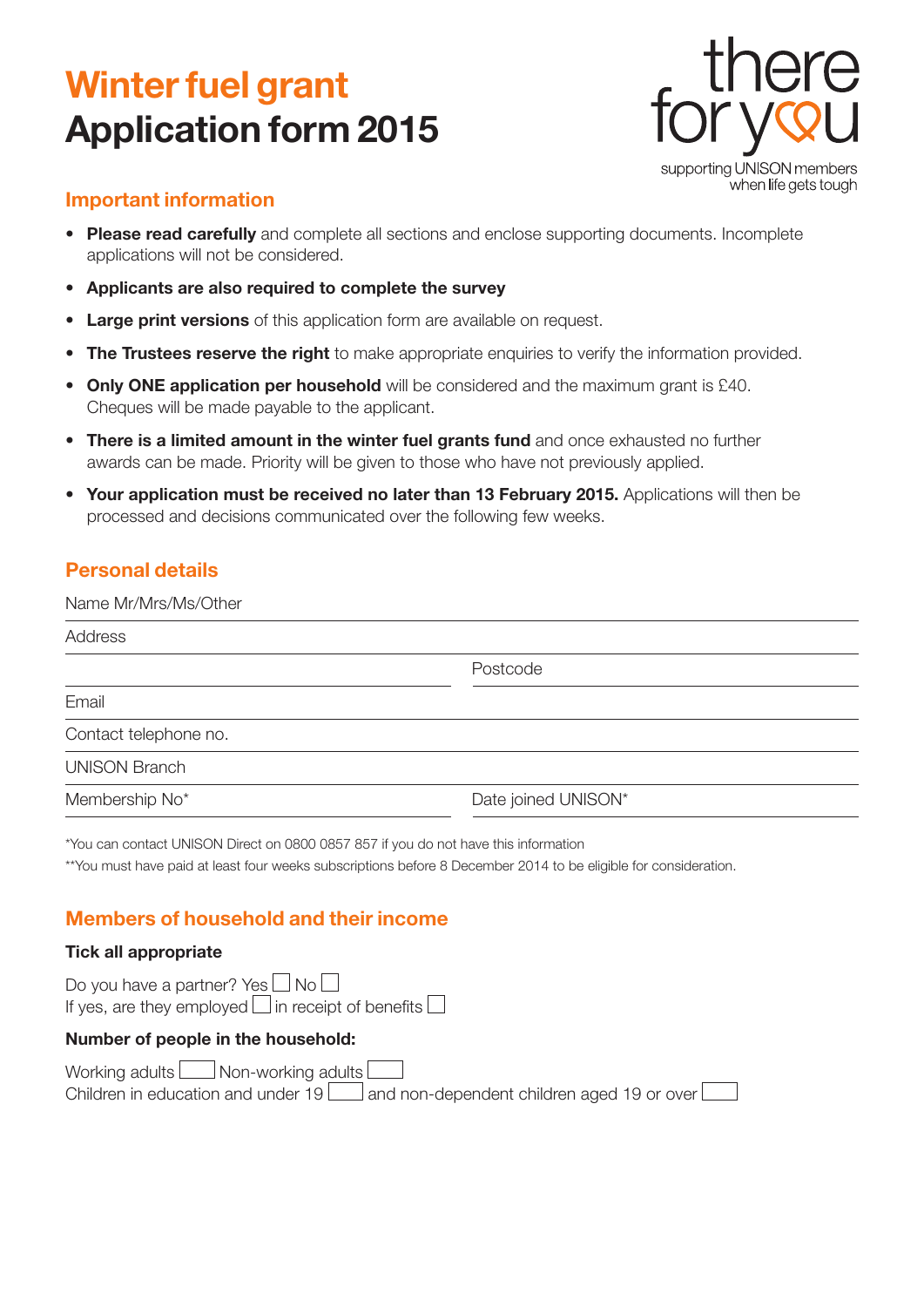# **Members of household and their income**

Please include all sources of income (net salaries – after deduction of tax, national insurance, superannuation and trade union subscriptions only) received by all members of the household. Do not include Child Benefit, Disability Living Allowance or Personal Independence Payments which are ignored as income for this grants programme.

# **Am I eligible for a winter fuel grant?**

#### **Please confirm that the following apply to you (and your partner if applicable):**

#### **Tick all that are appropriate**

 $\Box$ I/We do not have savings in excess of £800 (this includes a rolling balance in your bank account).

 $\Box$ No one in my household has received a grant from UNISON There for you in the last six months

Household net income (excluding Child Benefit, Disability Living Allowance (DLA) or Personal Independence Payment (PIP)) is less than £18,000 pa.

#### **You will not be eligible for a grant if your household NET income is greater than £18,000**

#### **Now provide the following information**

a) Your monthly net income(including benefits, tax credits, charitable payments, etc but excluding Child Benefit, DLA or PIP)



## (if applicable) **Total per month**

Partner monthly net income

b) Now multiply your total monthly income by 12



## **Total annual income**

*If the total amount received is more than £18,000 you will not be eligible for this scheme.*

## **Declaration**

I confirm that the information I have given truly reflects my current financial position. I understand that failure to provide the required supporting documentation will mean my application cannot be considered.

#### **I have enclosed the following documents**

(Please tick all that apply and submit copies of originals as we cannot return any paperwork)

 $\Box$  Last month's full bank statement(s), including all accounts that your partner holds, showing confirmation of all income received (please highlight) and outgoings

 $\Box$  Latest payslip for you (and partner if applicable)

 $\square$  Separate confirmation of any income that is not shown on the bank statement

**IMPORTANT: YOUR APPLICATION CANNOT BE CONSIDERED WITHOUT ALL THESE DOCUMENTS AND YOUR APPLICATION WILL BE RETURNED TO YOU IF ANY PAPERWORK IS MISSING.**

#### **Signed**

**Date** 

#### **Data Protection**

All personal information will be held in confidence by There for You for the purposes of assessing this application, in compliance with the Data Protection Act 1998. A full copy of the data protection policy of the organisation is available on request.

#### **Please return your application form to:**

**There for You, UNISON Centre, 130 Euston Road, London NW1 2AY which must be received by 13 February 2015 at the very latest.**

UNISON Welfare Registered charity number 1023552 Registered in Scotland SC038305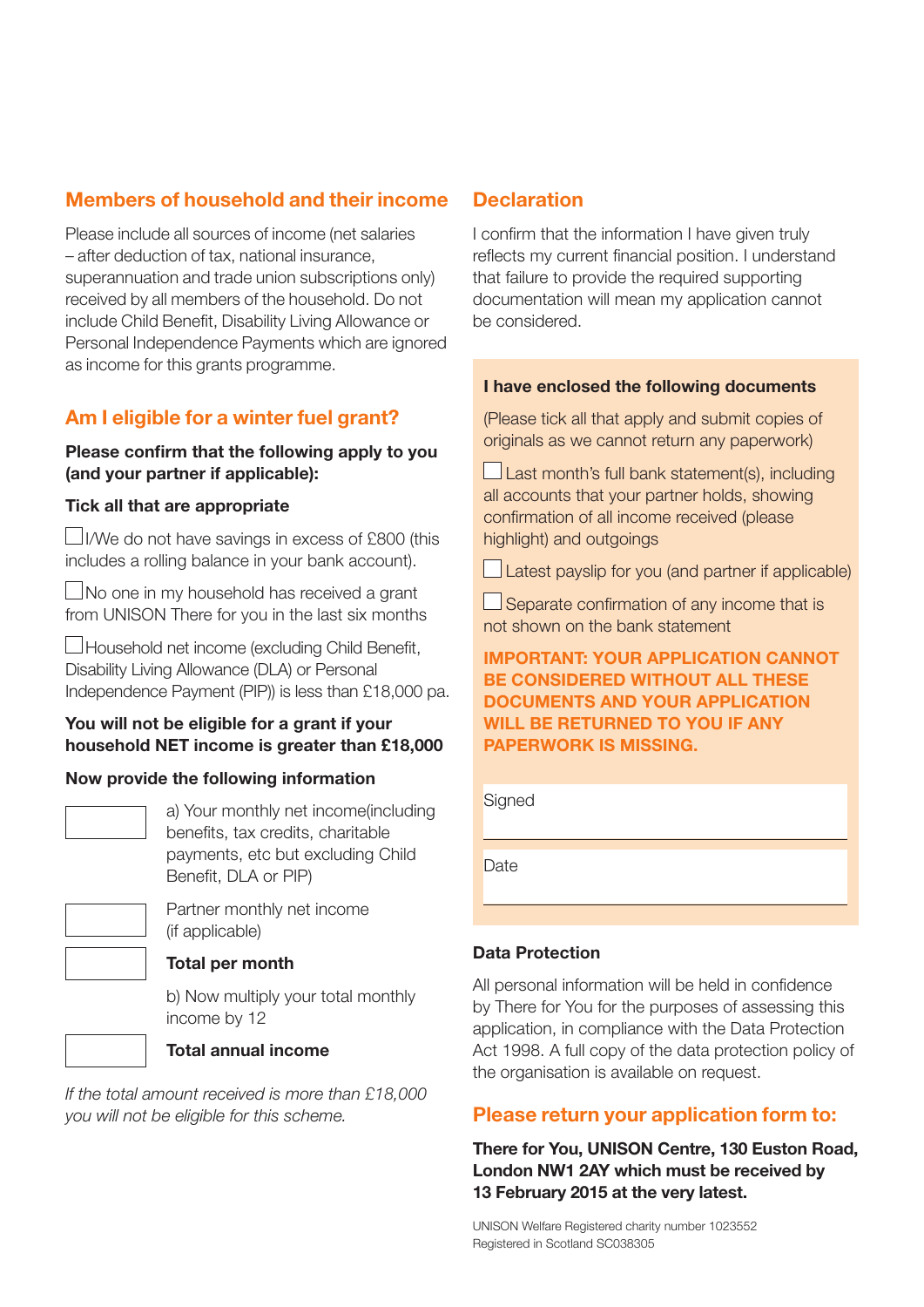# **Help us to campaign against fuel poverty**

All applicants are required to complete the following short survey as data collected will be used to help UNISON with future campaigns.

## **Please tick all that apply.**

## **What has been the impact on you and your family as a result of increasing fuel prices?**

#### **1. Do you take any of the following measures to save on heating costs?**

| $\Box$ Avoid putting on the heating             |
|-------------------------------------------------|
| $\Box$ Heat only the room(s) that you are using |
| $\Box$ Go to bed earlier                        |
| $\Box$ Wear extra clothes in bed                |
| $\Box$ None of the above                        |
| $\Box$ Other – include                          |
|                                                 |

#### **2. If none of the above, have you had to cut back on any of the following to ensure you can keep warm:**

Food

- $\sqcup$ Socialising
- **Clothing**

Other – anything else you've had to cut back on

#### **3. Is the health of any person in your household severely affected by your home being cold?**

|              | Yes $\Box$ No $\Box$ |  |
|--------------|----------------------|--|
| If yes, how? |                      |  |

 $\overline{a}$ 

#### **4. Are you or is anyone in your household in receipt of:**

| □ Disability Living Allowance (DLA)  |
|--------------------------------------|
| /Personal Independence Payment (PIP) |
| Carers allowance                     |
| OR a means tested benefit?           |
| $\Box$ Housing benefit               |
| $\Box$ Council tax support           |
| $\Box$ Income support                |

| $\Box$ Employment support allowance |  |
|-------------------------------------|--|

Other – please indicate

# **Paying your bills**

**5. Fuel Poverty is described as anyone who pays 10% or more of their income on fuel costs. How much would you say as a % of your income you spend on fuel?**

| Less than 5%  |
|---------------|
| Between 5-10% |
| $10 - 15%$    |
| More than 15% |

## **6. Are you currently in arrears with any of the following?**

| $\Box$ Gas $\Box$ Electricity $\Box$ Water rates $\Box$ Oil |
|-------------------------------------------------------------|
| If yes, by how much:                                        |
| Less than £100 $\sqrt{200}$ -£300 $\sqrt{200}$ -£300-£400   |
| $\Box$ £400-£500 $\Box$ £100-£200 $\Box$ £500-£600          |
| $\Box$ more than £600                                       |
|                                                             |

## **7. Have you reached an agreement with your supplier to repay these arrears?**



## **8. Have you had to borrow money to pay for fuel bills in the last 12 months?**



## **9. If yes – who / where did you borrow the money from? Please tick all that apply**

|  | $\Box$ Payday Ioan $\Box$ Friends $\Box$ Credit union       |  |  |
|--|-------------------------------------------------------------|--|--|
|  | $\Box$ Bank $\Box$ Parents $\Box$ Credit cards $\Box$ Other |  |  |

#### **10. Have you had to borrow money to buy food?**

 $Yes \Box No \Box$ 

## **11. Have you had to use a food bank?**

 $Yes \Box No \Box$